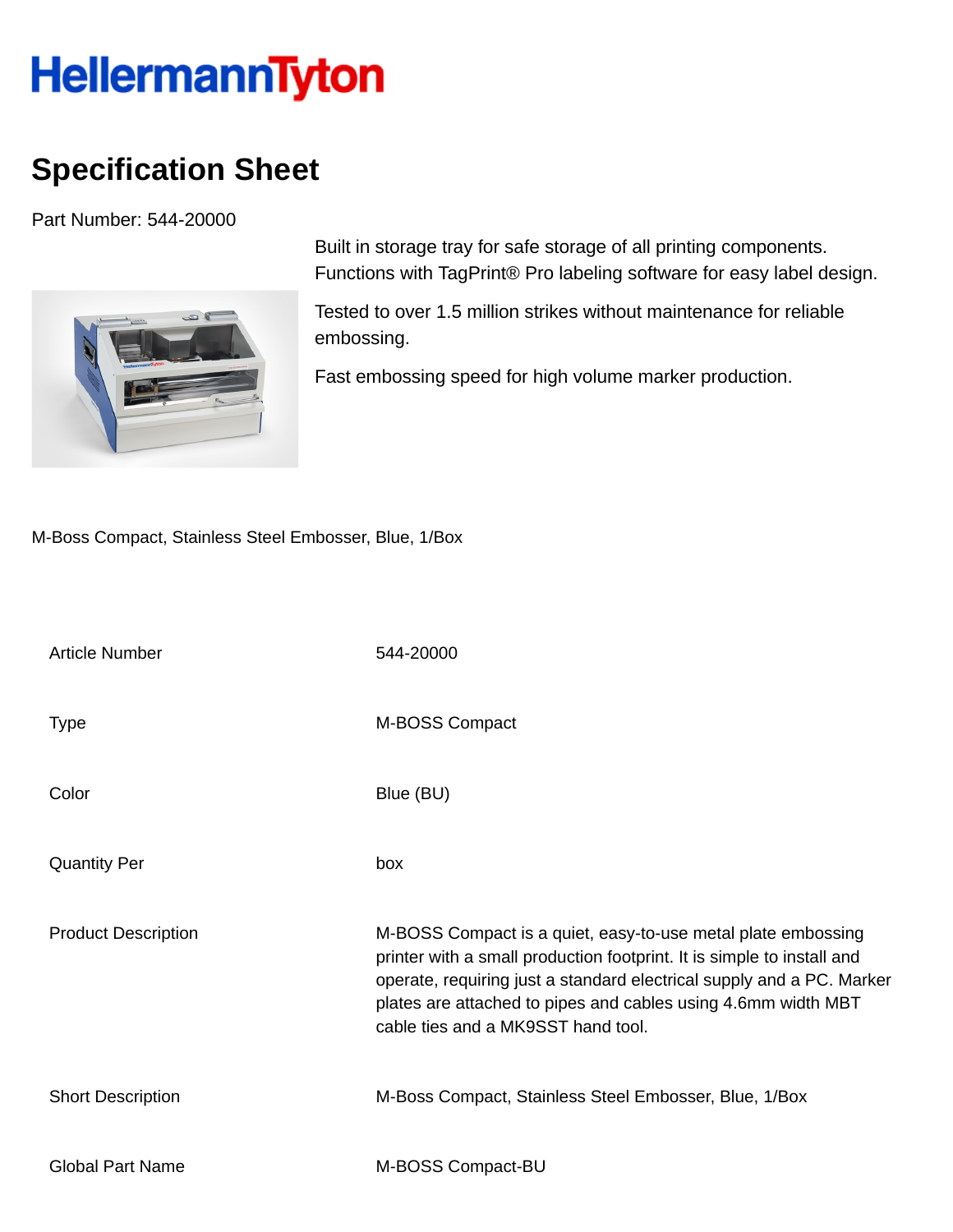| Length L (Imperial)            | 19.0                                                                 |
|--------------------------------|----------------------------------------------------------------------|
| Width W (Imperial)             | 18.89                                                                |
| Width W (Metric)               | 480                                                                  |
| Cycle Time                     | 1 second per character                                               |
| Height H (Imperial)            | 13.89                                                                |
| Height H (Metric)              | 353                                                                  |
| Depth D (Imperial)             | 22.44                                                                |
| Depth D (Metric)               | 570                                                                  |
| Cable Tie Width Max (Imperial) | 0.18                                                                 |
| Cable Tie Width Max (Metric)   | 4.6                                                                  |
| Power Supply                   | AC 110V-240V, 45/65 Hz, 1.5A-3A                                      |
|                                |                                                                      |
|                                |                                                                      |
| Reach Compliant (Article 33)   | Yes                                                                  |
| <b>ROHS Compliant</b>          | Yes                                                                  |
| Certification/Specification    | DEKRA   EN 60204-1:2006 CE   2006/42/EG DEKRA   EN ISO<br>12100:2010 |